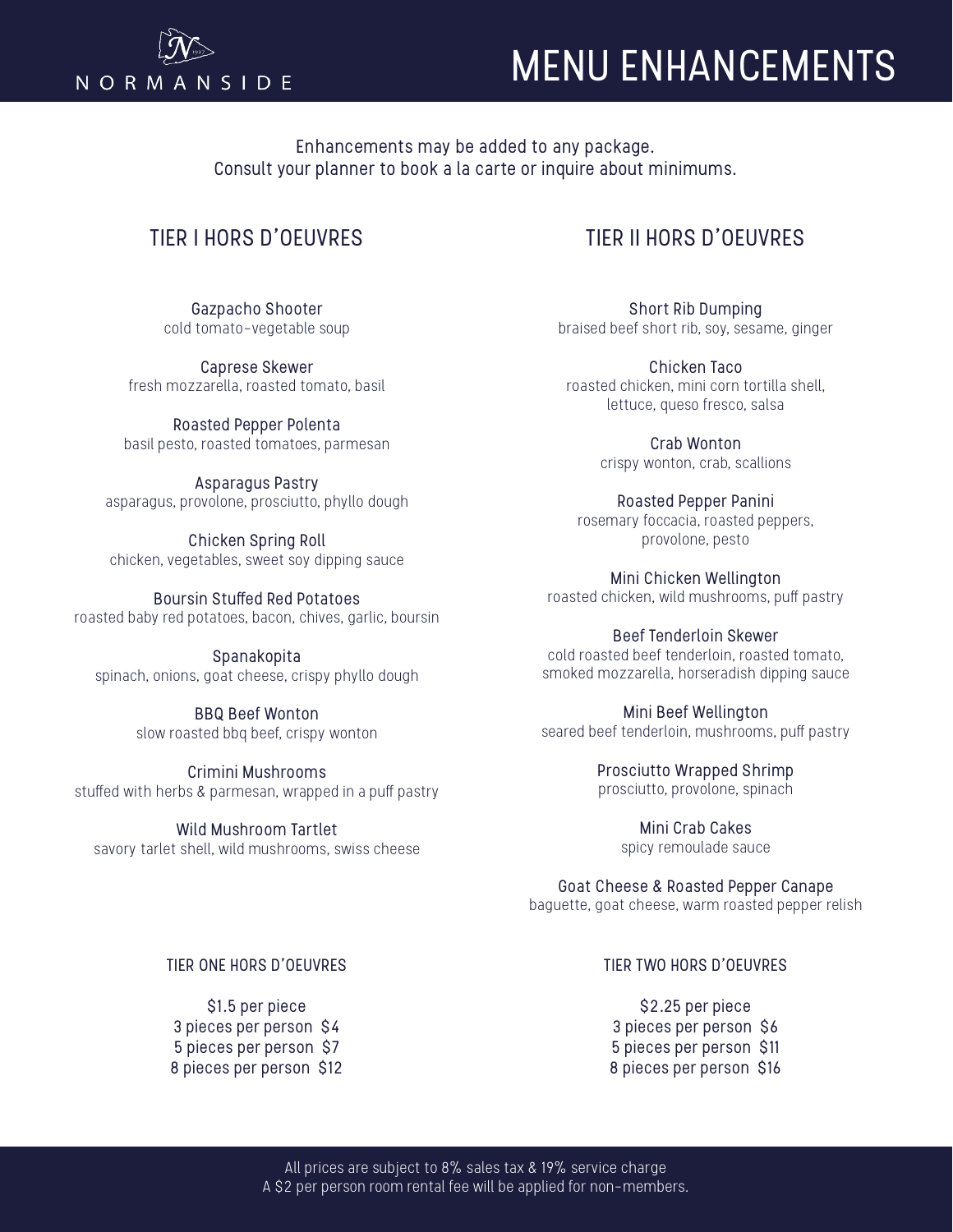

# MENU ENHANCEMENTS

# SAVORY ENHANCEMENTS

# Antipasto Display \$7.5

assorted meats, cheeses, pickled onions, olives, artichoke hearts, marinated roasted red peppers, roasted tomatoes, pesto, crackers, baguette

Cheese Display \$4.5 international & domestic cheeses, assorted crackers

> Crudites Display \$4 assorted fresh vegetables, ranch dressing

> > Fruit Display \$4.5 fresh melon, berries port fudge dip add \$1 per person

Spinach & Artichoke Dip \$4.5 spinach, artichoke hearts, cheese, tortilla chips

> Garlic Hummus \$4.5 marinated olives, pesto, feta cheese, pita & toasted baguettes

Baked Brie \$4.5 cranberry-pear chutney, puff pastry, assorted crackers

Ahi Tuna Display \$10 sesame seared tuna, sweet soy, pickled ginger, wasabi

> Smoked Salmon Display \$9 hard boiled egg, capers, red onion, crostini

Shrimp Cocktail \$100 per 50 pieces cocktail sauce, lemons

Peel & Eat Shrimp \$30 per 50 pieces cocktail sauce, lemons

# Carving Station

served with rolls & corresponding sauces

Roasted Turkey \$9 Baked Country Ham \$9 Roasted Pork Loin \$9 Beef Tenderloin \$15

Barrel Cut NY Strip \$12

Chef attended for 1.5 hours \$35 Chef fee applies

# Pasta Station \$9

garlic bread, crushed red pepper, grated cheese (select two)

Penne Marinara Farfalle Tomato Cream

Rigatoni Alfredo Penne Bolognese

#### Taco Bar \$10

flour & corn tortilla shells, tortilla chips, shredded lettuce, tomatoes, onions, jalapeños, guacamole, sour cream, salsa, pico, grated cheese, limes, cilantro choice of chicken, beef or pork

#### Hot Dog Bar \$9

mini hot dogs, rolls, ketchup, mustard, relish, meat sauce, onions, cheese, house made potato chips

### NY Deli \$11

pastrami, corned beef, turkey, rye, pumpernickel, warm sauerkraut, coleslaw, pickles, mayo, whole grain mustard, horseradish russian

### Slider Station \$11

mini slider rolls, lettuce, red onion, ketchup, mustard, mayo, pickles, coleslaw, assorted cheeses, french fries choice of buttermilk chicken, beef burgers, bbq beef brisket or pulled pork

# Afternoon Snack \$9

assorted nuts, chips, pretzels, dips, bottled water, assorted sodas

#### Healthy Break \$10

whole fruit, crudite, hummus, pita, granola bars, coffee, hot tea, bottled water

#### Bruschetta Bar \$10

assorted cheeses, olive tapenade, hummus, tomato basil salsa, pepperoni, salami, prosciutto, crackers, baguette, pita, bottled water, assorted sodas

#### Ballpark Break \$14

soft pretzels, cracker jacks, mini hot dogs, ketchup, mustard, relish, bottled water, assorted sodas

All prices are subject to 8% sales tax & 19% service charge A \$2 per person room rental fee will be applied for non-members.